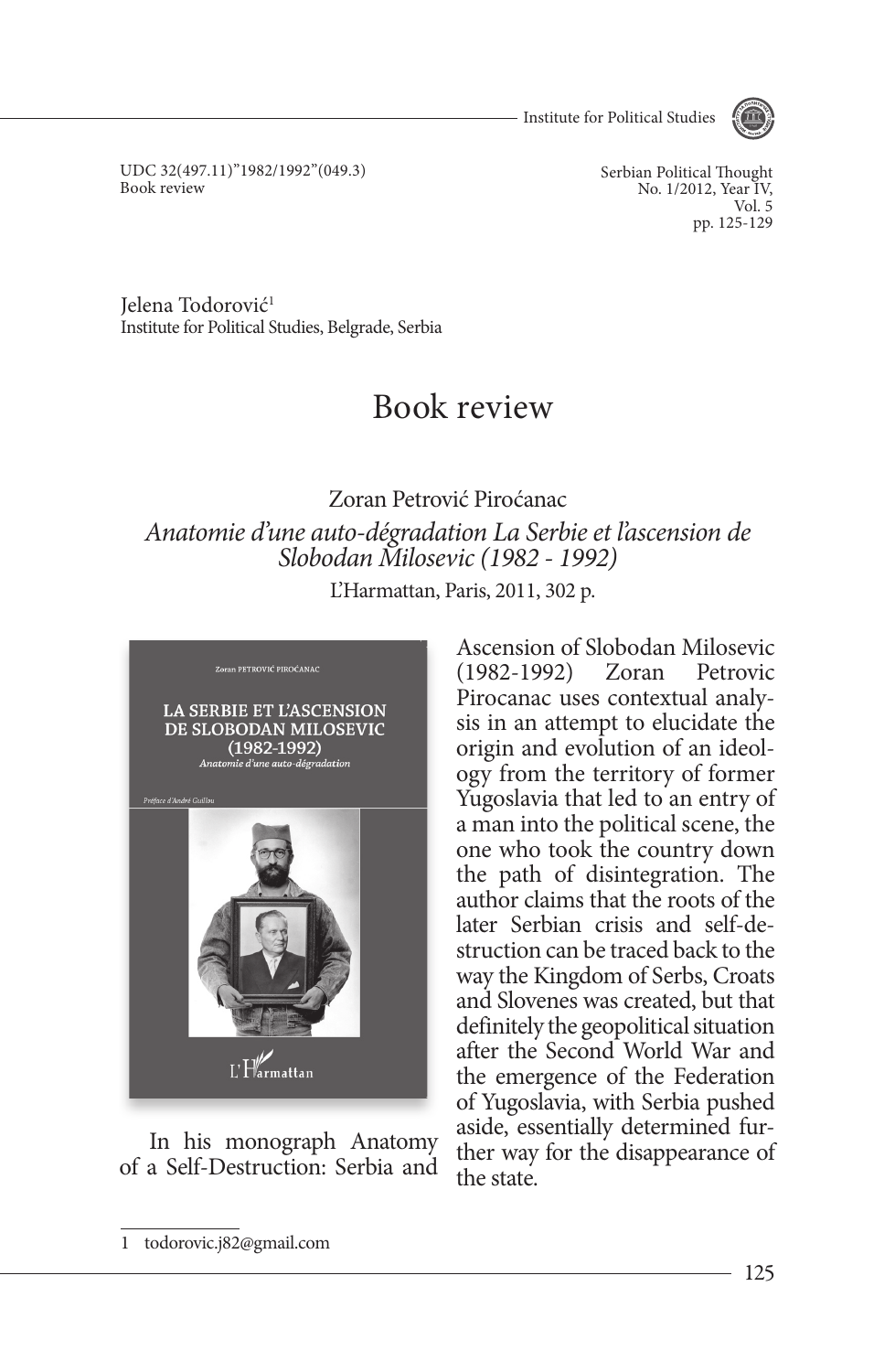**SERBIAN** POLITICAL THOUGHT

Zoran Petrovic's monograph has the primary aim to clarify the causes of the crisis in Serbia that started in the eighties of the 20th century, the consequences of which can be felt on its soil even today. The present study explains how the process of collapse of socialism around the world, on the one hand, and conflicts within the Communist Party of Serbia on the other, contributed to the establishment of Slobodan Milosevic's system of rule. The author of this monograph simultaneously analyzes Yugoslav and Serbian perspective. The long-term crisis of "the Yugoslav model of socialism", the disruption of economic, social and political structures in the second Yugoslavia, the inability of national leaders to adequately respond to the crisis following Tito's death, has led to strengthening of nationalism in Serbia and other Yugoslav republics, where the crisis of the Yugoslav idea, and civil war culminated in the complete fragmentation of the country. The book is divided into three parts that together make a comprehensive analysis of the breakup of SFRY and the emergence of Slobodan Milosevic's regime.

The first part "Yugoslav Communist Regime and the End of Yugoslavia, 1944-1991" deals with the origins of Yugoslav crisis. It examines the long process of enthronement of the titoist regime, characteristics of the communist model, such as the one-party system, complete lack of parliamentary rules and pluralist politics, lack of democracy, the phenomenon of anti-politics, as well as the federal Constitution of 1974 which marks the true beginning of the Yugoslav crisis. This part of the monograph is rich with vivid analysis of the Yugoslav model of socialism, and particularly interesting is an explanation of the economic crisis that hit it, as well as detailed analysis of the factors that have caused irreparable economic disaster and failure in policy that led to the tragic collapse. The chapter "Blue Book and the Economic Crisis" should be especially noted; it deals with the period 1977-1978 in Serbia, with the Serbian side trying to start the process of redefining the Serbian state and its status in the Federation. The dissatisfaction of the Communist Party of Serbia was disclosed in a document called the "Blue Book" that represents an analysis of the economic and political situation in Serbia in the mid seventies, its problems with the autonomous regions of Vojvodina and Kosovo and Metohija in particular. This document, together with the Stambolic-Milosevic program of 1979, according to the author, is the inspiration for everything that Serbia demanded between 1986 and 1990. The "Blue Book" is little known, even in Serbia, and therefore has caught the author's attention. This chapter seeks to explain the rapid economic crisis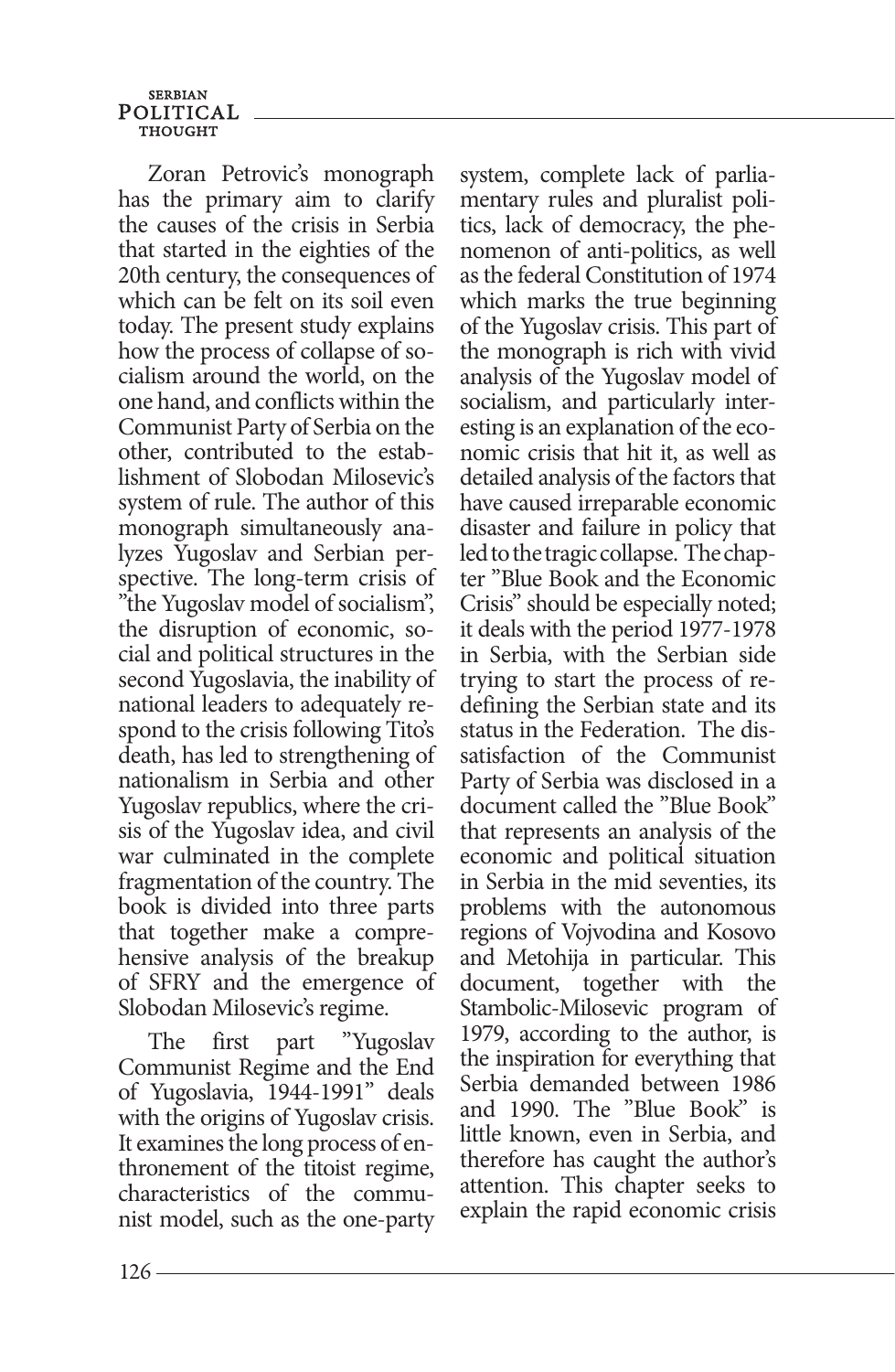in Yugoslavia at the end of Tito's reign and in the years following his death. Many years of "great indebtedness" proved to be fateful for the self-governing units of the Yugoslav federation in the early nineties of the 20th century.

In the second part of the monograph - "In Search for the Synthesis of the Serbian" the author is focused on analyzing the structure of the communist apparatus in Serbia, he emphasizes the role of its "coordinating bodies", "Marxist centers" such as the Central Committee of the League of Communists of Yugoslavia and the Serbian League of Communists that represented bodies with real power. The author explores the attempts to modernize the communist apparatus after the arrival of Slobodan Milosevic at the helm of of the Communist Party of Serbia, the role of the "old guard" composed of members of the communist structure of Serbian revolutionary generation. He presents the main players - Ivan Stambolic, Slobodan Milosevic and his wife-Mirjana Markovic. This part is rich with authentic information, as well as with detailed analysis of the communist government and the crisis that struck it in the eighties of the last century.

In the chapter "The Power and the Intellectuals" the author presents a repression of intellectuals in the seventies and eighties. Repression of free thought and art sheds light on Tito's regime and reveals why the system actually crashed. This section also examines the case of the leading Serbian author Dobrica Cosic who became an opponent of Tito. Dobrica Cosic is a significant historical actor and a political figure in Serbia in the second half of the twentieth century that largely affected the Serbian political thought.

The third part of the book "Battlefield and the Beginning of the End" firstly analyzes the emergence of Serbian nationalism, and attempts to renew the Serbian state that had been put aside in the Federation. These phenomena are known in Serbia as "rallyingology", as well as mechanisms of fighting in the streets. Among other things, the author examines the "Memorandum of the Serbian Academy of Sciences" and the complex relationship between the Academy and the communist government, the beginnings of the problem of Kosovo and Metohija and the historical conflict between Albanians and Serbs - a key issue relied on by the Milosevic's policy until the late nineties.

In the chapter "Media, Truth and Manipulation" the author deals with events in the media in this period. Despite the fact that the media were strictly controlled, they began showing cracks in the communist system. A large space in this chapter is occupied by techniques of media manipulation.

The chapter "The War at the University Committee of the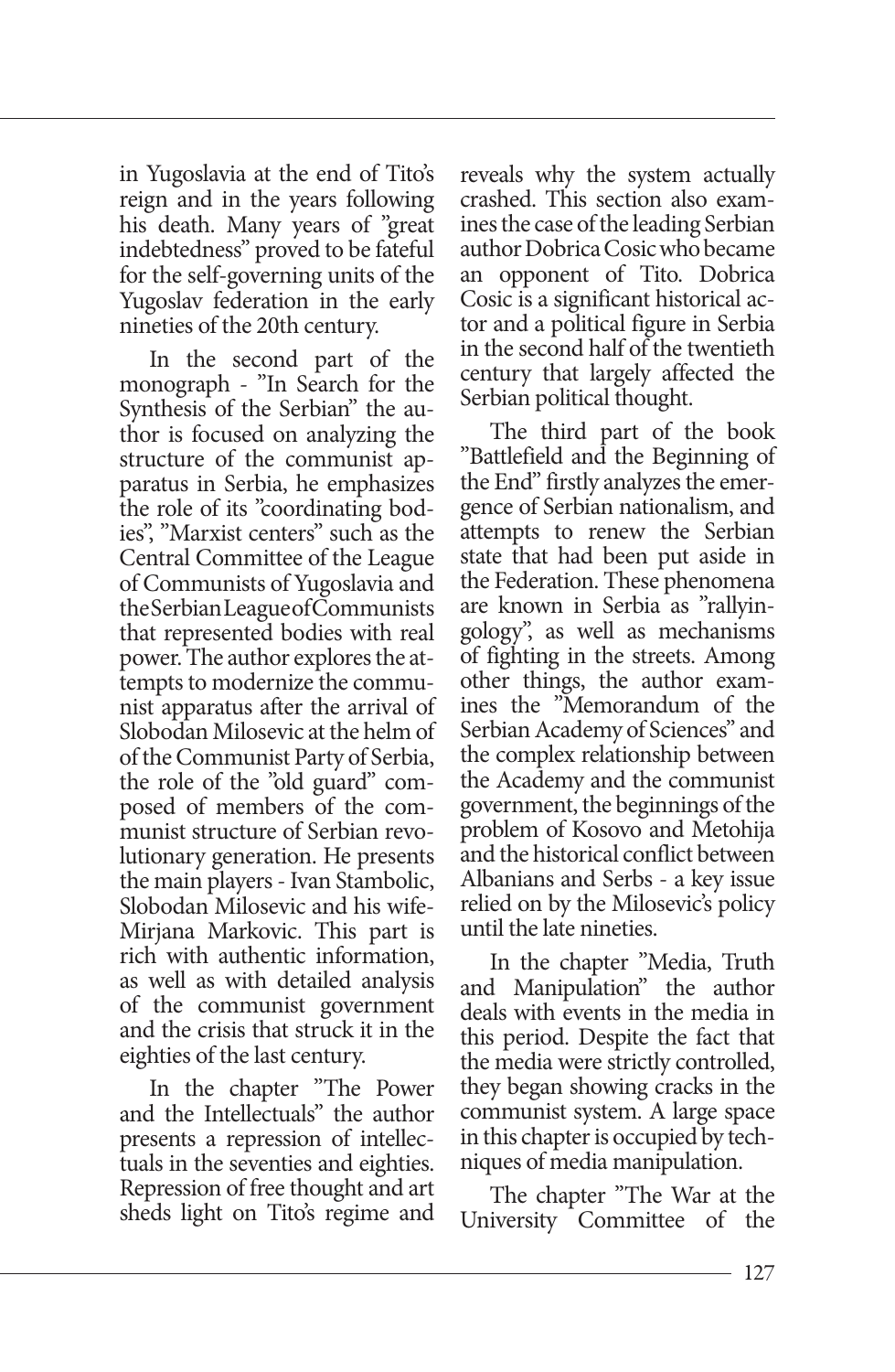## **SERBIAN** POLITICAL **THOUGHT**

League of Communists of the Belgrade University" needs to clarify the events that, according to the author, have been unjustly neglected by other researchers. Professor Mira Markovic was the chief ideologist, and later the driving force in making important decisions that have had serious historical consequences for people and the country. The University Committee of the League of Communists of the Belgrade University is the place where Milosevic's takeover of power in Serbia begins. This is one of the key elements helping to explain the ideological conflicts of two camps- the one of Milosevic and the one of Stambolic. These conflicts were fierce, especially in winning the media. Special attention is given to the famous Eighth meeting of the Central Committee of the League of Communists of Serbia, analyzing it from different angles, before and after September 1987, the day it was held.

The two major political figures are in the focus of the researcher: Milosevic and Stambolic. Both were communist personnel but neither was able to take a position in accordance with the requirements of a new era with socialism in serious crisis. The author explains differences between the two longtime friends as different positions in the international policy - Stambolic's orientation was exclusively anti-Soviet, while Milosevic leaned toward the Soviets. Ivan Stambolic had a soft

attitude. According to him Serbia was in an unfavorable position in Yugoslavia.

In order to achieve its political project, Milosevic-Markovic couple strategically chose the University Committee of the League of Communists of the Belgrade University with the dominant pro-Milosevic's stream as the starting point. In the period 1986-1988 Ivan Stambolic was eliminated and they became the rulers of Serbia on three levels: at the University Committee of the League of Communists of the Belgrade University, the Belgrade City Committee as well as the Central Committee of the League of Communists of Serbia. In fact, Milosevic and his wife studied the technology of Tito's power very well. The basic contradiction of the Milosevic regime was the torment between their duties – maintainance of the ideological status quo and the inevitability of reforms.

Finally, it should be mentioned that the author of this monograph is a journalist by profession who enriched the study by using a number of specific sources: newspaper articles, valuable documentation of the RTS (Radio Television of Serbia), memoirs and testimonials of distinguished members of the Yugoslav political and ideological system. This work contributes to a better understanding of the Yugoslav crisis, its causes, dynamics, recognition of the political consequences it